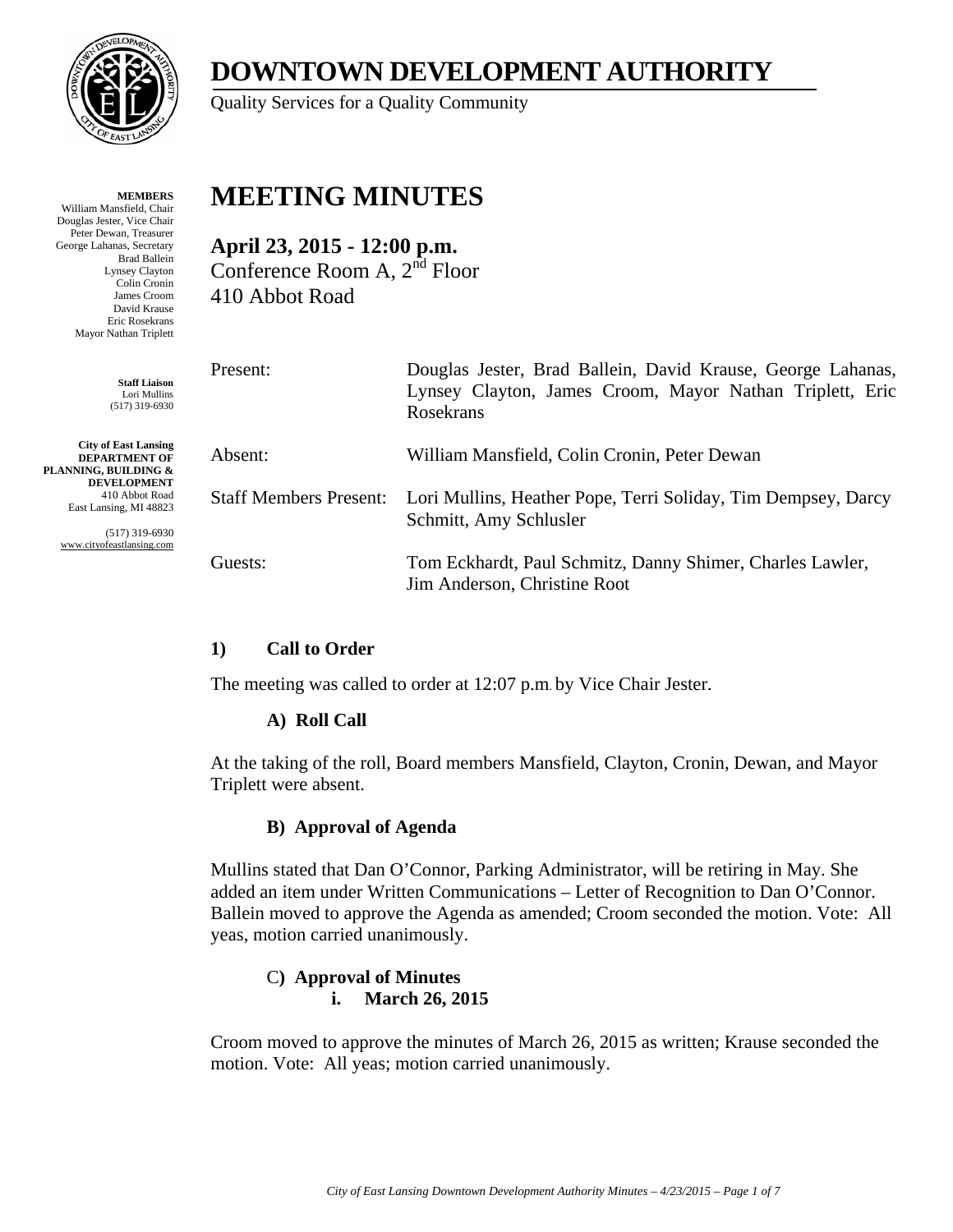#### **2) Financial Reports A) Treasurer's Report for March 2015**

Mullins reviewed the Treasurer's Report.

# **B) FY2015-16 Budget**

Mullins reviewed the DDA Budget for 2015-16. She noted that \$118,000 is budgeted for the Project Development Fund and an additional \$30,000 for the Expanded Area, which is the area east of Collingwood, specifically for the Red Cedar River trail.

Clayton arrived at 12:14 p.m.

Mullins reported that City Council's public hearing on the budget is scheduled for May 19.

Ballein moved to approve the proposed budget; Lahanas seconded the motion. Vote: All yeas. Motion carried unanimously.

#### **3) Written Communications**

None.

#### **4) Communications from Staff A) Cold Stone Creamery ROW Request**

Pope stated that Cold Stone Creamery at 200 M.A.C. Avenue requested the use of the public right-ofway for two tables with two chairs each. This is identical to last year's request; and since there were no issues, staff approved it administratively.

# **B) Young Professionals Focus Group Overview Report**

Schlusler stated in October 2014 the DDA committed funds to enter into a contract with Publicom, Inc., to moderate a focus group with Young Professionals, between the ages of 25 to 35 who do not currently live in the downtown, on what types of housing and commercial development might be supported in Downtown East Lansing. She presented a brief summary of Publicom's findings and recommendations.

# **C) 1301 and 1307 East Grand River Avenue & 116-132 Spartan Avenue**

Mullins said the plans are being revised, and this will be back before the Board next month. She noted at the previous DDA meeting there were concerns over the size of the retail space.

# **D) 565 E. Grand River Avenue Site Plan and Special Use Permit**

Mullins said this site plan is for the redevelopment of the former Taco Bell building. Proposed is a fivestory building with retail on half of the first floor and residential on upper four floors and rear portion of first floor. The project is being redesigned slightly to have more patio space. This will be on the DDA's agenda for next month.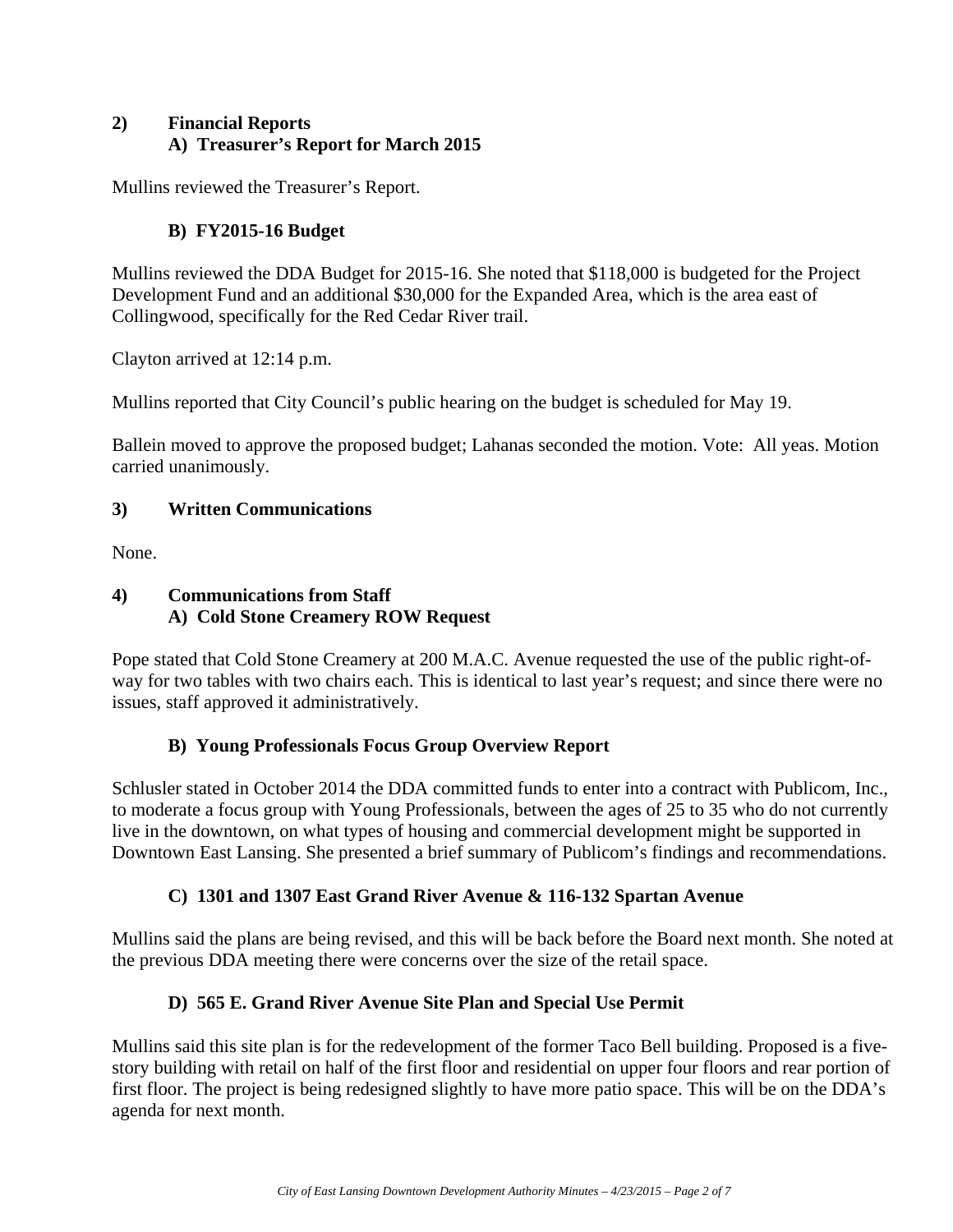#### **E) Letter of Recognition to Dan O'Connor**

Mullins announced that Dan O'Connor, the Parking Administrator, is retiring on May 22. He has been with the City for 27 years and has helped the DDA with many initiatives over the years.

Ballein moved to authorize the chair of the DDA to sign a letter of congratulations and thanks; Clayton seconded the motion. Vote: All yeas 7 to 0. Motion carried unanimously.

#### **5) Communications from Audience**

Jim Anderson, 968 Roxburgh, indicated that the majestic oak tree on the corner of 116 Spartan Avenue and Grand River Avenue is more than 300 years old. He said he is encouraged that there is a revision in the proposed site plan for 1301  $\&$  1307 E. Grand River and 116  $\&$  132 Spartan to protect the tree and its root system. He cautioned against some feeling that just because the tree is old, it can't live too much longer and might as well be bulldozed.

Chris Root, 729 Sunset, expressed her concern over CVS wanting to stay open for alcohol sales from midnight to 2 a.m. She said there is no public benefit from increasing the number of merchants in the downtown selling alcohol.

Root also stated she felt that the report on PDIG's Development Agreement from the legal consultant, Clark Hill, is incomplete because under the Scope of Services Item #2, the City did not provide them with the PDIG LLC membership and relevant partnership agreements to identify immediate and future risk exposure for the City and DDA. Because of this, she said it would be premature to conditionally approve the Development Agreement. She also stated that PDIG promised to provide a letter from the Chicago-based partner that proposes to operate Hotel Indigo on two floors, but this was not provided to Clark Hill. She felt the process is moving too fast. She said the City needs to get information in order for the legal consultant to complete the due diligence.

Charlie Lawler, Clark Hill, speaking on behalf of CVS, stated he went to the Planning Commission with the request to be able to sell alcohol between 12 and 2 a.m. He apologized that CVS did not include the expansion of liquor sales in the original request before the DDA. He said the Planning Commission approved their request last night partly based on the memo from the Police Department that they did not expect any issues with CVS increasing its hours of alcohol sales. Lawler said the pharmacy closes at 9 p.m.; these hours will not be affected. The Board indicated if CVS were to come forward in the future to operate a 24-hour pharmacy, they would be supportive. Danny Shimer from CVS said he felt they've been a responsible company and would support that.

#### **6) Business Agenda A) Cron Management Property Management Agreement**

Pope stated the Management Agreement for 314 Evergreen covers from June 1, 2015 to August 31, 2016. She said the only changes from previous agreements are the dates.

Ballein moved to recuse Krause from the discussion; Croom seconded the motion. Vote: All yeas. Motion carried unanimously.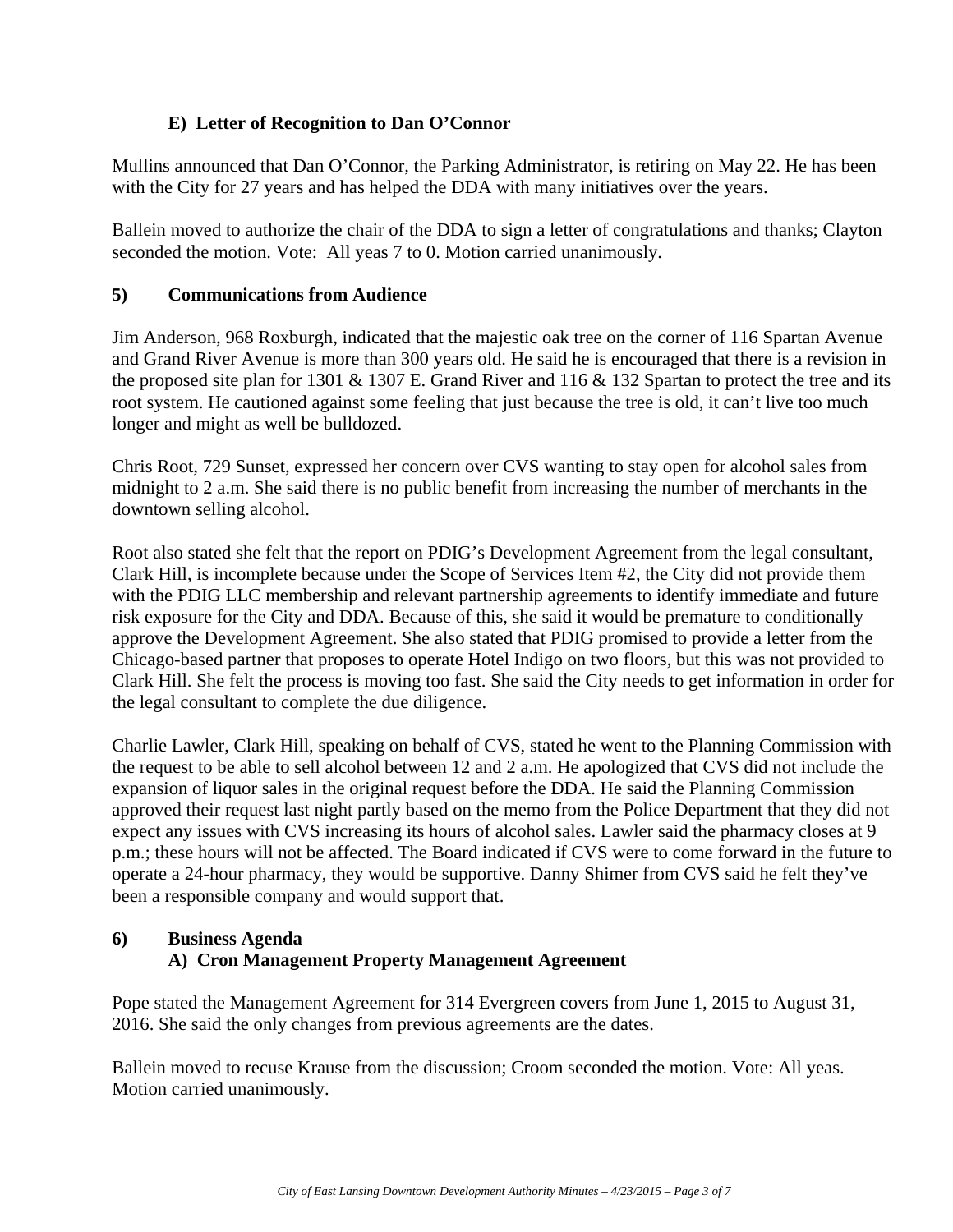Ballein moved to approve the Management Agreement; Rosekrans seconded the motion. Vote: All yeas, 6 to 0, with Krause being recused. Motion carried unanimously.

#### **B) CVS Hours – Modified Special Use Permit**

Mullins said this was unanimously recommended for approval at the Planning Commission meeting last evening. Last month the DDA recommended approval of CVS being open 24 hours, but did not know this included increasing the hours for alcohol sales until 2 a.m. Mullins pointed out that CVS is represented by Clark Hill, and the DDA has used Clark Hill in the review of the Park District Development Agreement. The Board did not believe there was any conflict of interest.

Mayor Triplett arrived at 12:41 p.m.

Croom moved to approve the Modified Special Use Permit; Rosekrans seconded the motion. The Board discussed whether or not there is an equity issue with downtown restaurants which cannot sell alcohol after midnight. They noted the memo from Officer Tim Smith, East Lansing Police Department, who said there have been no problems arising from alcohol sales at CVS. Clayton pointed out that they have a different liquor license from the State than that of a liquor store. One board member noted that CVS has been well received in the downtown. Lahanas said they were one of the leads to go into the City Center. He noted that they sell groceries and offer a wide range of products, plus they offer pharmacy services, which differentiates them from liquor stores. Vote on motion to approve CVS's modified Special Use Permit: All yeas 8 to 0. Motion carried unanimously.

#### **C) 500 Albert Avenue and 122 Division Street Site Plan and Special Use Permit**

Mullins said this is Lingg Brewer's project, which went before the Planning Commission last night and was unanimously approved. She indicated it meets all the Zoning Code requirements, the entire first floor is retail space, and this adds residential to the downtown. She stated this site plan was discussed at the Project & Infrastructure Committee, and the members felt it is out of character with its surroundings and would prefer more comprehensive redevelopment of this area rather than putting this building between the two other buildings.

Jester asked about Council's options. Mullins said approval has to be consistent with the Zoning Code, but Council can also make a decision as to whether or not it is consistent with the Comprehensive Plan or other plans. Mullins said the residential upper floors are subject to provisions of the Special Use Permit.

Mullins added that the wood frame house would be demolished in three years, and the applicant would provide a bond to insure this. There is a phased approach. Ballein noted this is the  $6<sup>th</sup>$  or  $7<sup>th</sup>$  time we have looked at this from the same developer. Clayton said if it complies with the requirements of the Code, as a property owner they have the right. Some members expressed concern that there was no plan for the house that is being torn down.

Mullins stated that City Council did not approve the most recent site plan because it did not meet the retail requirements for the first floor. Council approved the applicant's previous site plans.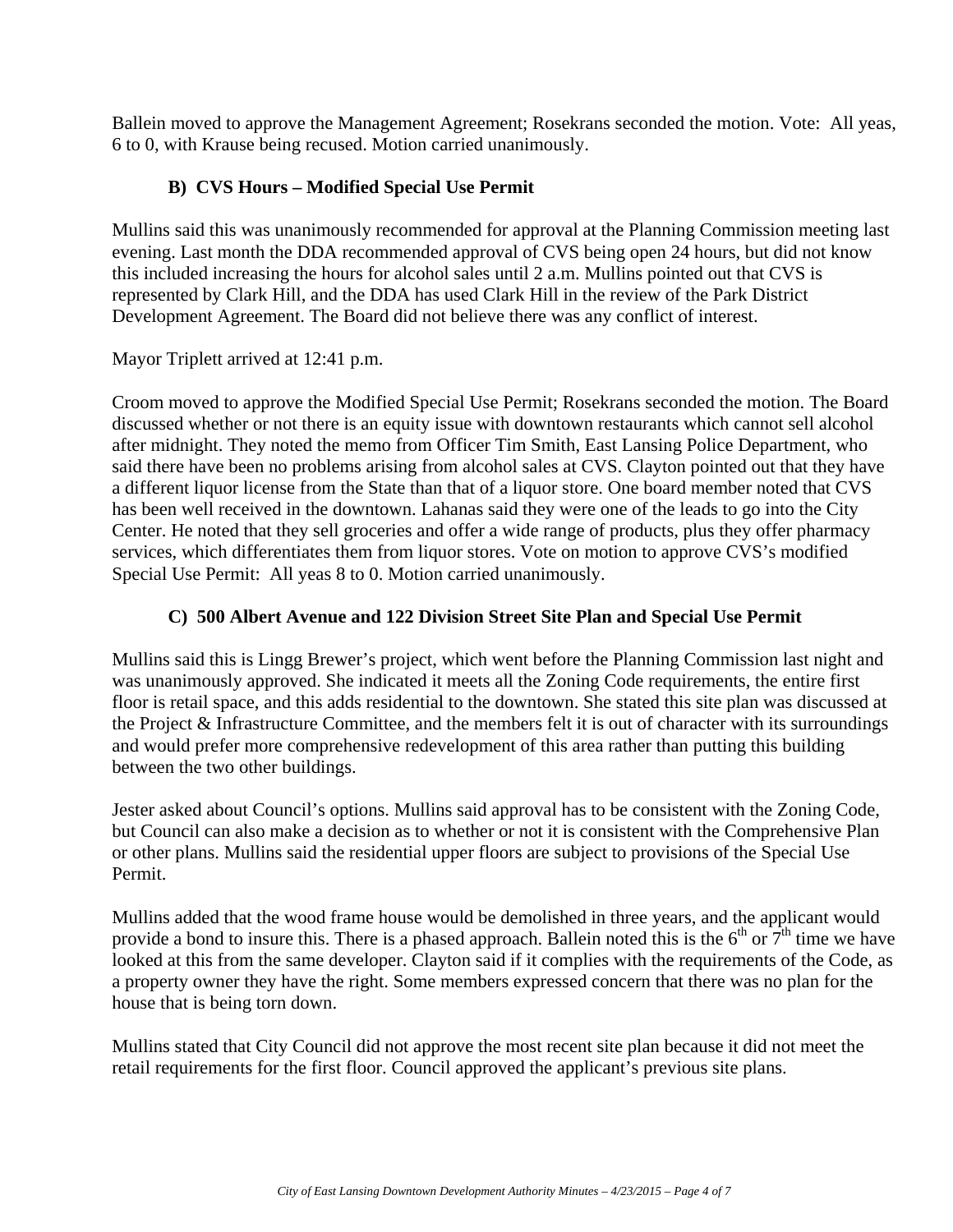The main issues the DDA had were: concern about the narrowness of the sidewalk and the light and utility poles which are located on the sidewalk; compatibility of this building with any future building to the south; and a commitment to remove the existing wooden house within five years.

Clayton noted that the elevations from the applicant and the site plan drawings are inconsistent with regard to windows on the south. She recommended requiring that the applicant submit correct drawings which are consistent. Mullins suggested asking for a more complete site plan showing how they are complying with the Urban Design Guidelines.

One Board member said he felt uncomfortable not knowing what is being proposed in three years. Another Board member felt the development would be visually unappealing.

Darcy Schmitt said part of the condition of approval is that Brewer would be willing to reinstate a contract that would give the City a \$10,000 bond that the wooden house would have to come down within five years. Regarding the elevations and floor plans, she said the intention of the applicant is that there will be no windows on the south side of the new building because they will eventually be attaching a building. She noted the site plan will have to be corrected prior to City Council taking action. She stated the Planning Commission also discussed the consistency in relation to the Comprehensive Plan. She said the plan for 122 Division is that the windows will stay, and for awhile the residents will be looking at a brick wall. The only condition that the Planning Commission added was the agreement with the applicant to put up the \$10,000 bond for the wooden house to be removed within five years. Dempsey said we may want to raise the amount of the bond.

Lahanas moved to recommended denial of the site plan unless the developer can provide a phased plan for the full redevelopment of the site for the City to review consistent with the Comprehensive Plan; Croom seconded the motion. Vote: All yeas 8 to 0. Motion carried unanimously.

#### **7) Old Business Agenda A) PDIG Development Agreement**

Mullins said we received an e-mail this morning containing the letter from legal consultant Ken Lane of Clark Hill with recommended changes to the Development Agreement. She said the applicant made changes to the Development Agreement based on the suggested changes in Clark Hill's report. She said the applicant has requested a conditional approval of the Development Agreement, but the DDA does not have sufficient information on the finances of the project for the consultant to do the financial review. She said the applicant needs to have some sort of conceptual approval of this agreement subject to final review of all of the financial documents, which would be enough for their lenders to provide a final pro forma and financial package for the financial consultant to review. The Development Agreement would come back to the DDA. Conditional approval would say that the Development Agreement outlines the responsibilities of both parties and that the DDA still needs to see the financial information.

Mullins added that staff and the City Attorney have not had the opportunity to review the applicant's changes to the Development Agreement, which were just handed out at this meeting. Clayton pointed out that we do not have the identity of the partners and questioned if the form has already been submitted to the MEDC. Schmitz said we cannot submit any documentation until we have City approvals. Eckhardt said all information will be provided to the City's financial consultant before receiving approval by the City Council; he indicated whatever is necessary to be provided to the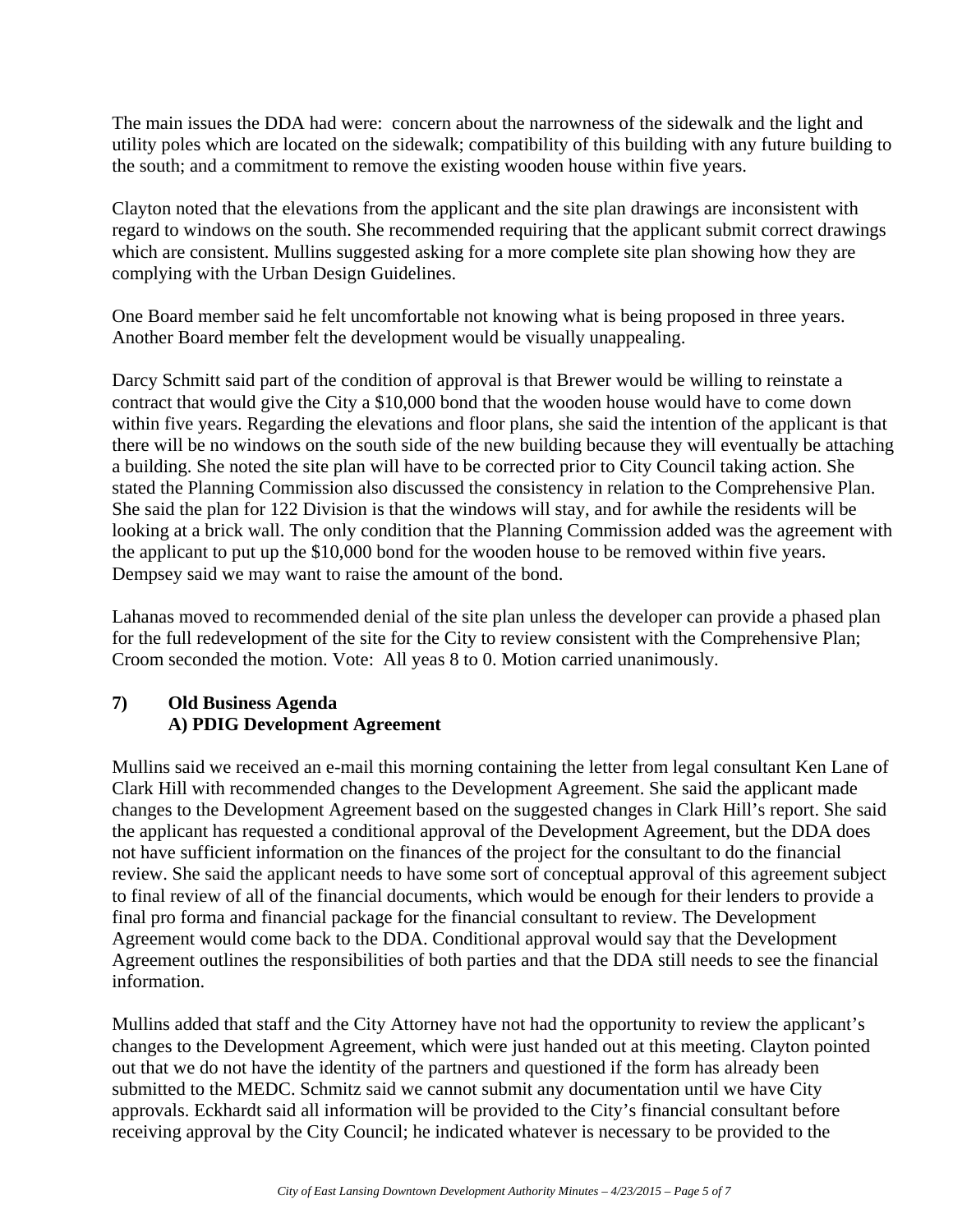consultant will be provided. He stated the City has to approve financing before the project can go forward.

Lahanas said our goal is to have a third party review it. Eckhardt said we had envisioned packaging the information and sending it to the consultant and the MEDC; we cannot go forward until we receive approval.

Mullins said we would have information from the consultant; not information about the partners. She indicated a tentative approval would be able to be modified. Croom expressed concern about what "tentative approval" means. He felt the DDA needs time to review the Development Agreement and make suggestions.

Mullins said the NDC is doing the financial review. Eckhardt stated PDIG needed site plan approval for the lender or to even get a pro forma.

Mayor Triplett said until a process is in place, he does not think the Development Agreement is ready for this body or City Council. He noted that the letter from the legal consultant refers to a "draft process," and they don't have a draft process in place to be discussed. He stated the portion of the legal report that was not addressed was the process component for financial disclosure.

Mayor Triplett moved to defer further consideration of the proposed Park District Development Agreement until the DDA's May meeting and directed staff to prepare a disclosure process provision as recommended by the Clark Hill legal analysis for review at the DDA's May meeting. Ballein seconded the motion. Vote: All yeas 7 to 0. Motion carried unanimously.

# **8) Committee Reports**

#### **A) Executive and Finance Committee**

#### **i. Synopsis of April 21, 2015 Meeting**

Mullins said they discussed the draft of the recommendations from Clark Hill and talked about downtown capital improvements in terms of streetscaping and implementation of the Urban Design Guidelines, and the likelihood of doing some smaller projects this year and next fiscal year. The committee approved expenditures for light repair at University Place Plaza and the purchase of skateboard deterrents for Ann Street Plaza.

#### **B) Business and Market Development**

They did not meet.

#### **C) Public Policy i. Synopsis of April 21, 2015 Meeting**

Ballein said City Clerk Marie Wicks spoke about the Taxi Authority. At their next board meeting they would like to develop a document supporting the Taxi Authority's work.